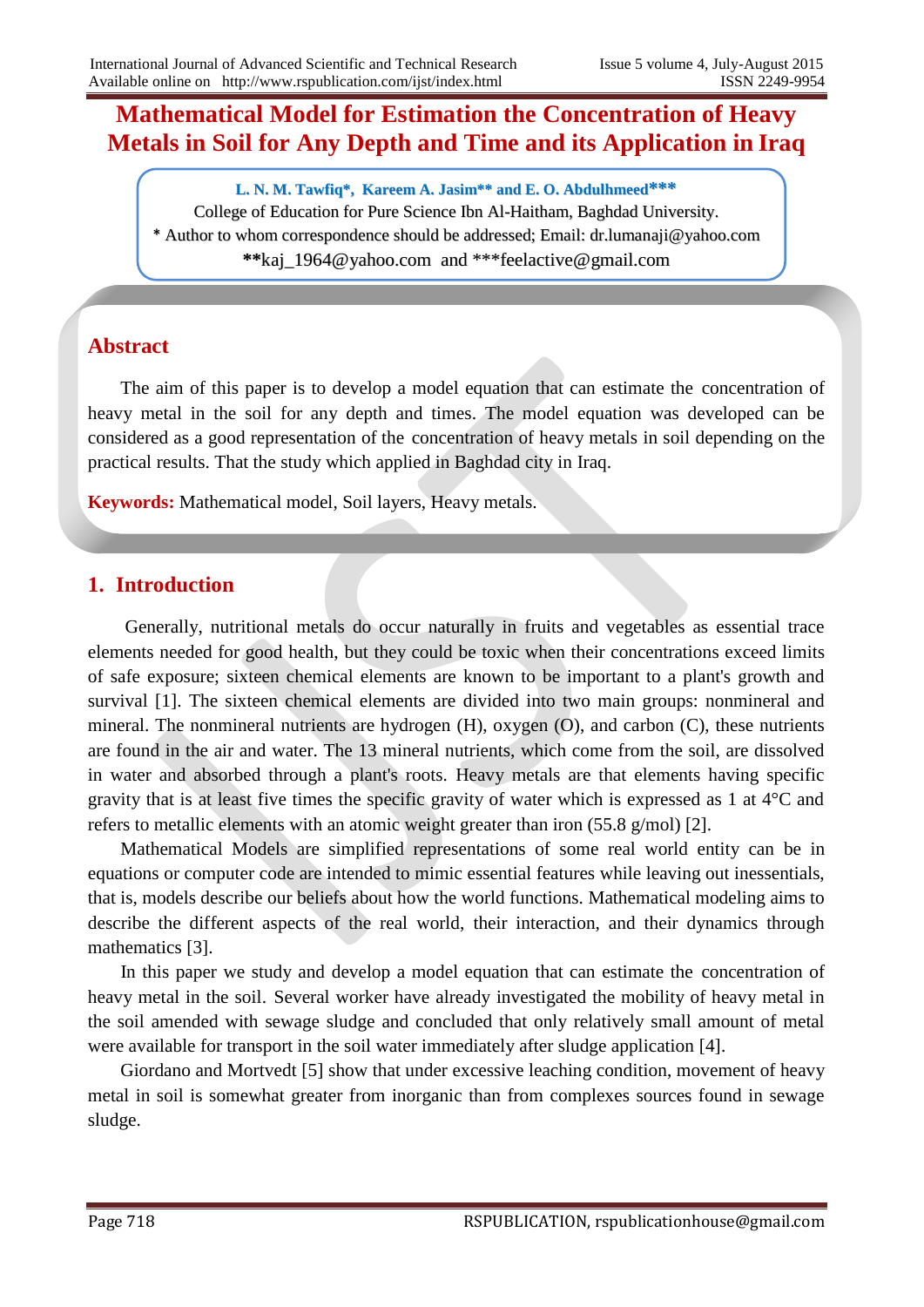This research work, therefore aimed at developing a mathematical model equation that estimate the concentration of heavy metals in the soil. This aim can be achieved through the realization of the following objectives:

- Collection of data showing the concentration of heavy metals at different percentage of the soil with respect to distance and time.
- Development of mathematical model equations for the concentration of heavy metals in the soil.
- Simulation of the model equation using computer software programmed, MathLab 2014 professional.

Compare the simulated result with the experimental data.

## **2. Mathematical Model of Heavy Metals in Soil**

#### **2.1. Assumptions**

The assumptions involved in this modelling of the heavy metals in the soil are thus:

- 1) Porous medium is homogeneous, isotropic, and saturated
- 2) There is no dispersion in the directions transverse to the flow direction.

### **2.2. Mathematical Modelling**

 In this section we develop mathematical model of heavy metals material through soils, by using the classical convection-dispersion equation which defined as [6]:

$$
\frac{\partial C}{\partial t} = D_L \frac{\partial^2 C}{\partial x^2} - V_x \frac{\partial C}{\partial x} - \frac{\rho_b}{\theta} \frac{\partial S}{\partial t}
$$
(1)

Where;

$$
S = k_d. C \tag{2}
$$

C: solute concentration (mg/L)

 $K_d$  is the distribution coefficient ( $cm^2/Kg$ )

θ: soil water content

 $V_x$ : Darcy's flux (cm/hr)

 $D_L$ : hydrodynamic dispersion coefficient  $(cm^2/hr)$ 

x: soil depth (cm)

t: t ime  $(\text{day})$ 

p: Solid density

Equation (1) can then be written as: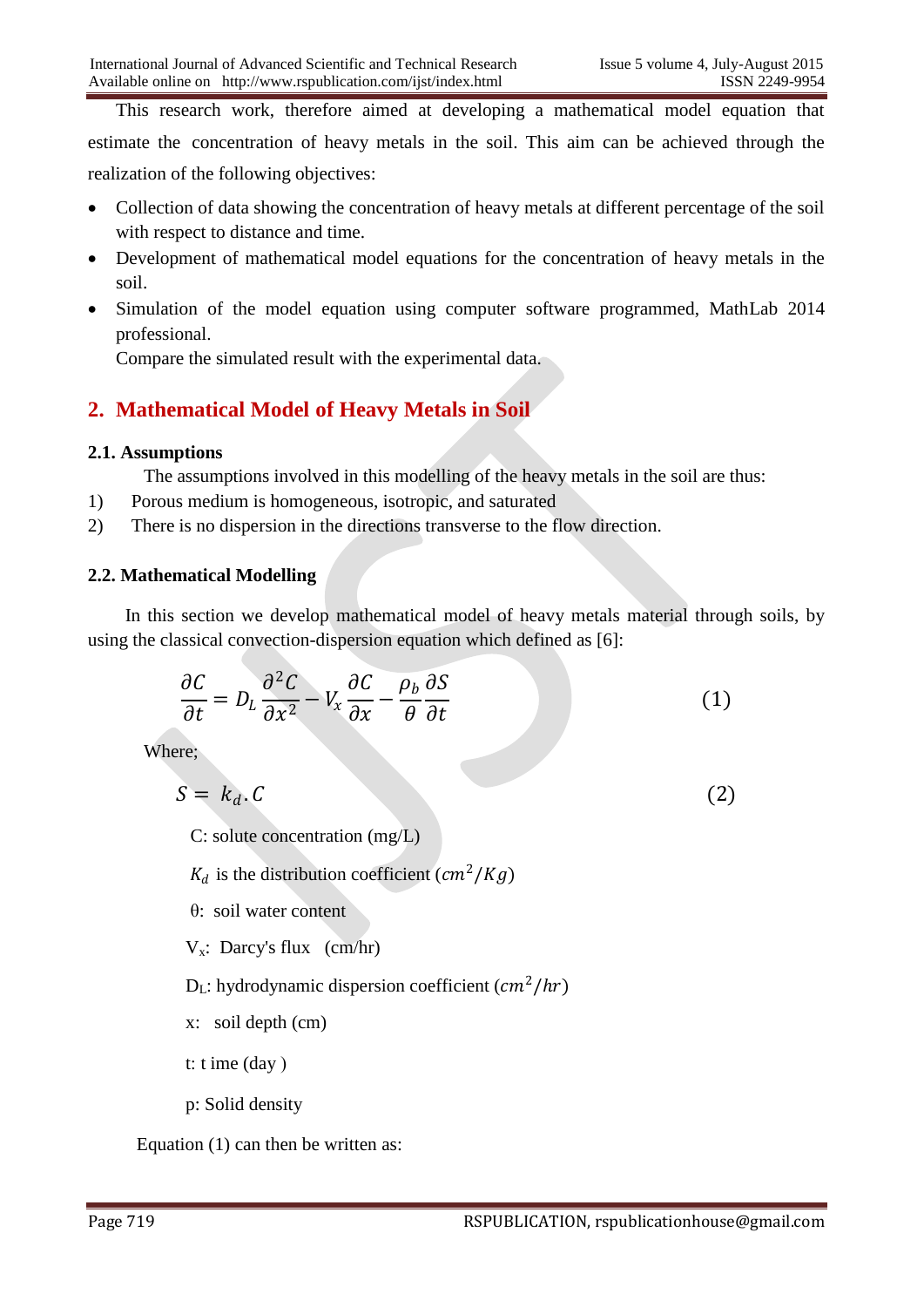$$
\frac{\partial C}{\partial t} = D_L \frac{\partial^2 C}{\partial x^2} - V_x \frac{\partial C}{\partial x} - \frac{\rho_b}{\theta} \frac{\partial}{\partial t} (K_d C)
$$
\n(3)

Since  $k_d$  is a constant, so rewrite equation (3) as following:

$$
\frac{\partial C}{\partial t} = D_L \frac{\partial^2 C}{\partial x^2} - V_x \frac{\partial C}{\partial x} - \frac{K_d \rho_b}{\theta} \frac{\partial C}{\partial t}
$$
(4)

And rearranging we get:

$$
\frac{\partial C}{\partial t} + \frac{K_d \rho_b}{\theta} \frac{\partial C}{\partial t} = D_L \frac{\partial^2 C}{\partial x^2} - V_x \frac{\partial C}{\partial x}
$$
(5)

Then we get:

$$
\frac{\partial}{\partial t}C(1+\frac{K_d\rho_b}{\theta})=D_L\frac{\partial^2}{\partial x^2}C-V_x\frac{\partial}{\partial x}C
$$
\n(6)

That is:

$$
(1 + \frac{K_d \rho_b}{\theta}) \frac{\partial C}{\partial t} = D_L \frac{\partial^2}{\partial x^2} C - V_x \frac{\partial}{\partial x} C \tag{7}
$$

Let

$$
\rho = (1 + \frac{K_d \rho_b}{\theta})
$$
\n(8)

So, equation (7) can be written as:

$$
\rho \frac{\partial C}{\partial t} = D_L \frac{\partial^2 C}{\partial x^2} - V_x \frac{\partial C}{\partial x}, \qquad 0 < x < \infty \quad t > 0 \tag{9}
$$

And  $\rho \approx 1$ , then equation (9) can thus be written as (for simply  $D_L = D$ ,  $V_x = V$ ):

$$
\frac{\partial C}{\partial t} = D \frac{\partial^2 C}{\partial^2 x} - V \frac{\partial C}{\partial x} \tag{10}
$$

Which is a second order linear PDE, with initial - boundary conditions:

$$
C(x, 0) = C_{x,0} = C_0 e^{\frac{-Vx}{D}}
$$
  

$$
C(0,t) = C_0 \text{ and } \frac{\partial C}{\partial x}(\infty, t) = 0.
$$

Where;

 $C$ <sup>o</sup>: Initial concentration (mg/L).

V: The average pore- water velocity, (cm/hr)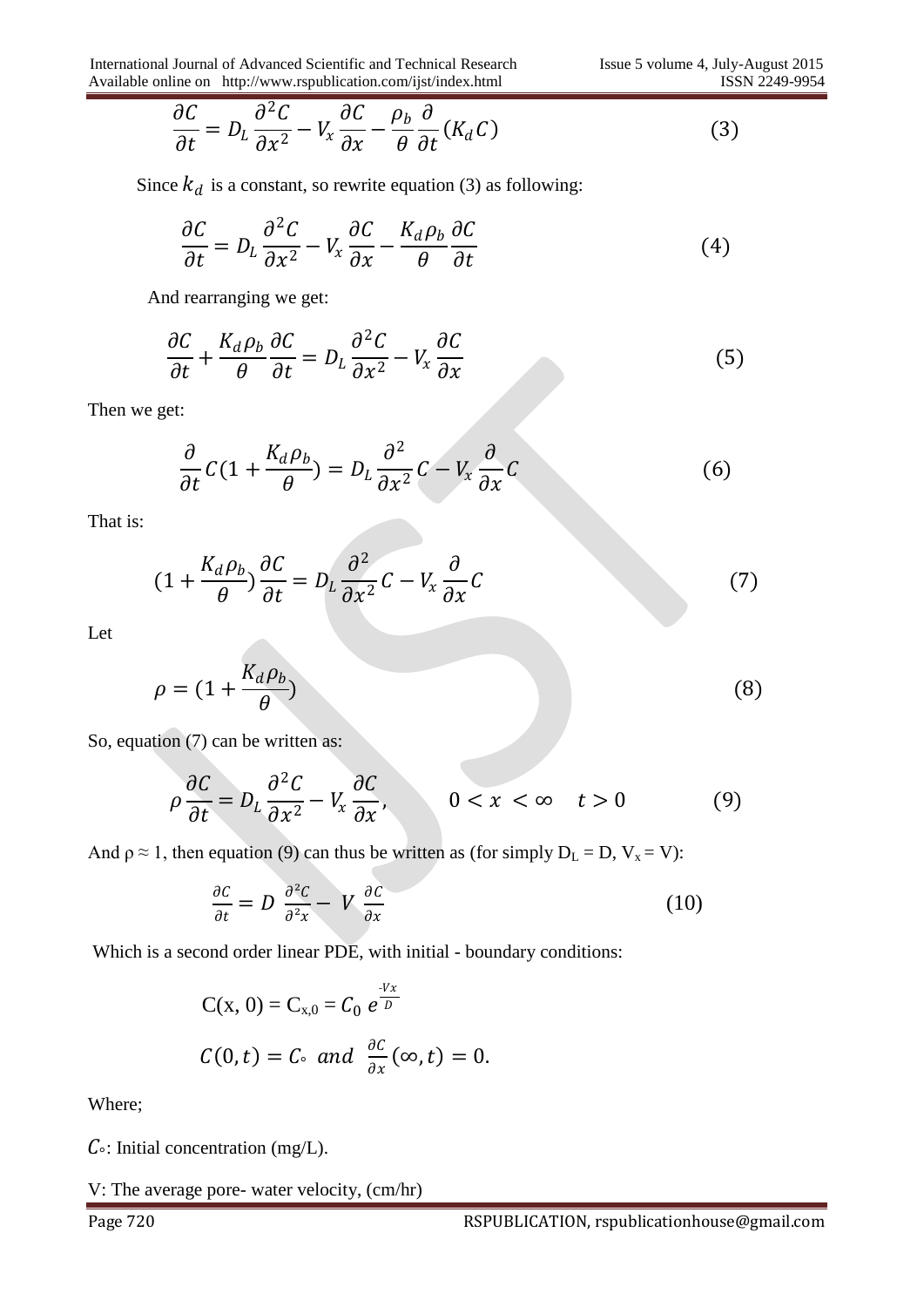$x:$  soil depth (distance) (cm).

 $t:$  time (day<sup>-1</sup>).

The amount of each element retained by each soil s (mg / kg) was calculated from the initial concentration in solution (mg/ $L$ ) and the final concentration C in solution (mg/ $L$ ).

#### **2.3. Solving the Model Equation**

We will use the Adomian Decomposition Method (ADM) to solve the equation (10),

First we consider the linear differential equation in an operator form by

$$
L_t C = D L_{xx} C - V L_x C \qquad (11)
$$

Where L, is the derivative symbol which assumed to be invertible.

Applying the inverse operator  $L^{-1}$  to both sides of equation (11), and using the initial condition:  $C(x, 0) = C_{x,0} = C_0 e^{\frac{-Vx}{D}}$ D

We get:

$$
C = C_0 e^{\frac{Vx}{D}} + D L_t^{-1} L_{xx} C - V L_t^{-1} L_x C
$$
 (12)

Related to Adomian method, we define the solution C by an infinite series of components given by:

$$
\mathbf{C}=\sum_{n=0}^\infty \mathcal{C}_{\boldsymbol{\mathcal{X}},n}
$$

Then the equation (12) can be written as:

$$
\left(\sum_{n=0}^{\infty} C_{x,n}\right) = C_0 e^{\frac{V_x}{D}} + D L_t^{-1} L_{xx} \left(\sum_{n=0}^{\infty} C_{x,n}\right) - V L_t^{-1} L_x \left(\sum_{n=0}^{\infty} C_{x,n}\right) \tag{13}
$$

Where  $c_{x,0}$ ,  $c_{x,1}$ ,  $c_{x,2}$ , ... can be determined as far as we like.

As given in our model, the zeros component  $C_{x,0} = c_0 e^{\frac{-Vx}{D}}$ , then:

$$
C_{x,1} = L_t^{-1} (D L_{xx} c_0 e^{\frac{-Vx}{D}} - V L_x c_0 e^{\frac{-Vx}{D}})
$$
  
\n
$$
= L_t^{-1} (c_0 \frac{V^2}{D} e^{\frac{-Vx}{D}} + c_0 \frac{V^2}{D} e^{\frac{-Vx}{D}})
$$
  
\n
$$
= 2t c_0 \frac{V^2}{D} e^{\frac{-Vx}{D}}
$$
  
\n
$$
C_{x,2} = L_t^{-1} (D L_{xx} (2t c_0 \frac{V^2}{D} e^{\frac{-Vx}{D}}) - V L_x (2t c_0 \frac{V^2}{D} e^{\frac{-Vx}{D}}))
$$
  
\n
$$
= L_t^{-1} (2t c_0 \frac{V^4}{D^2} e^{\frac{-Vx}{D}} + 2t c_0 \frac{V^4}{D^2} e^{\frac{-Vx}{D}})
$$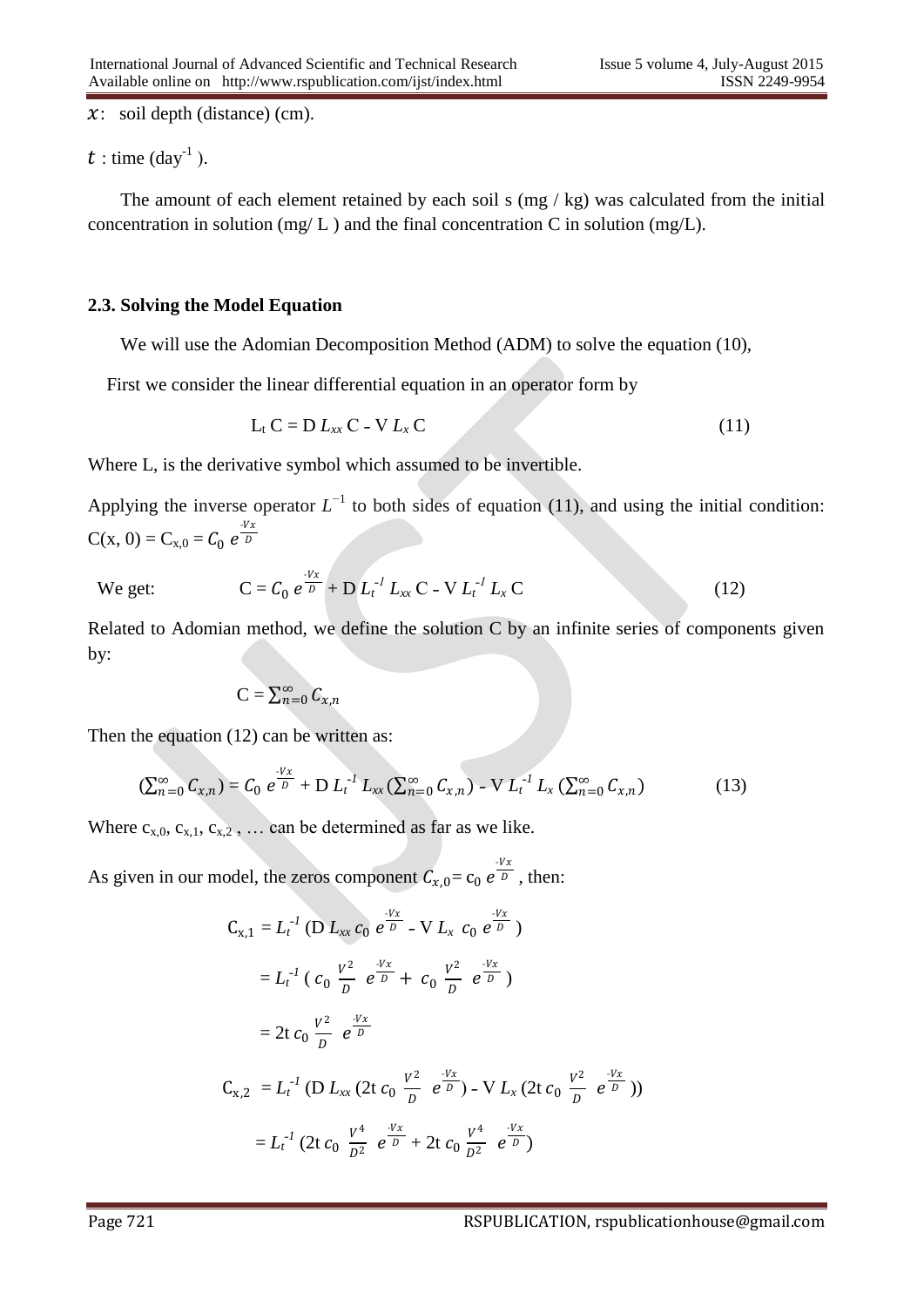$$
= \frac{4 t^2}{2} c_0 \frac{V^4}{D^2} e^{-\frac{Vx}{D}}
$$
  
\n
$$
C_{x,3} = L_t^{-1} (D L_{xx} (\frac{4 t^2}{2} c_0 \frac{V^4}{D^2} e^{-\frac{Vx}{D}}) - V L_x (\frac{4 t^2}{2} c_0 \frac{V^4}{D^2} e^{-\frac{Vx}{D}}))
$$
  
\n
$$
= L_t^{-1} (2t^2 c_0 \frac{V^6}{D^3} e^{-\frac{Vx}{D}} + 2t^2 c_0 \frac{V^6}{D^3} e^{-\frac{Vx}{D}})
$$
  
\n
$$
= 8 \frac{t^3}{3!} c_0 \frac{V^6}{D^3} e^{-\frac{Vx}{D}}
$$

And so on for other components. Consequently, the solution in a series form is given by:

$$
C = C_{x,0} + C_{x,1} + C_{x,2} + C_{x,3} + \cdots
$$
  
=  $c_0 e^{\frac{-Vx}{D}} + 2t c_0 \frac{V^2}{D} e^{\frac{-Vx}{D}} + \frac{4t^2}{2} c_0 \frac{V^4}{D^2} e^{\frac{-Vx}{D}} + 8 \frac{t^3}{3!} c_0 \frac{V^6}{D^3} e^{\frac{-Vx}{D}} + \cdots$ 

That is:

$$
C = c_0 e^{\frac{-Vx}{D}} \{ 1 + (\frac{t}{D})(2v^2) + \frac{1}{2!} (\frac{t}{D})^2 (2v^2)^2 + \frac{1}{3!} (\frac{t}{D})^3 (2v^2)^3 + \dots \}
$$
  
i.e.,  $C = c_0 e^{\frac{-Vx}{D}} e^{\frac{2tV^2}{D}}$ 

Thus  $C = c_0 \exp(\frac{-Vx}{D})$  $\frac{Vx}{D} + \frac{2V^2}{D}$  $\frac{V^2}{D}t$ ) =  $c_0 \exp{\frac{V}{D}}$  $\frac{V}{D}(-x + 2Vt)$  (14)

Thus, equation (14) represents the closed form solution of the model equation.

Now, we choose D = 0.5 m<sup>2</sup>/d and V = 5.14 × 10<sup>-6</sup> ms<sup>-1</sup> = 44.4096 × 10<sup>-2</sup>  $\frac{m}{d}$ , depending on results of [7, 8].

Therefore, C = c<sub>0</sub> exp {
$$
\frac{44.4096 \times 10^{-2}}{0.5}
$$
 (-x + 2(44.4096 × 10<sup>-2</sup>)t)}  
C = c<sub>0</sub> exp {0.888192(-x + 0.888192t)}. (15)

### **3. Application the Mathematical Model**

#### **3.1. Location of the Study Area**

 The study area is located in central Iraq, within the sector of the stable sedimentary plain which represents the western part of the pavement is stable. Where is located between latitudes (33° 44- 33° 25) and longitudes (44° 29-44° 16), and Baghdad city includes nine municipal units, five of which are located in Rusafa and four in the Karkh district and each unit containing a number of municipal districts, and associated with all units of the municipal network of highways. The area of the Municipality of Baghdad municipality towards its units  $(869,031)$  km<sup>2</sup>, [9]. The rates of decline of the earth's surface 0.1 m/km to the south, as the average height between (32-36) meters above sea level, see Figure 1.

 The study area is also characterized by the presence of industrial sites, communities and agricultural land, with an area of land inhabited, including the postcard beaches of the limits of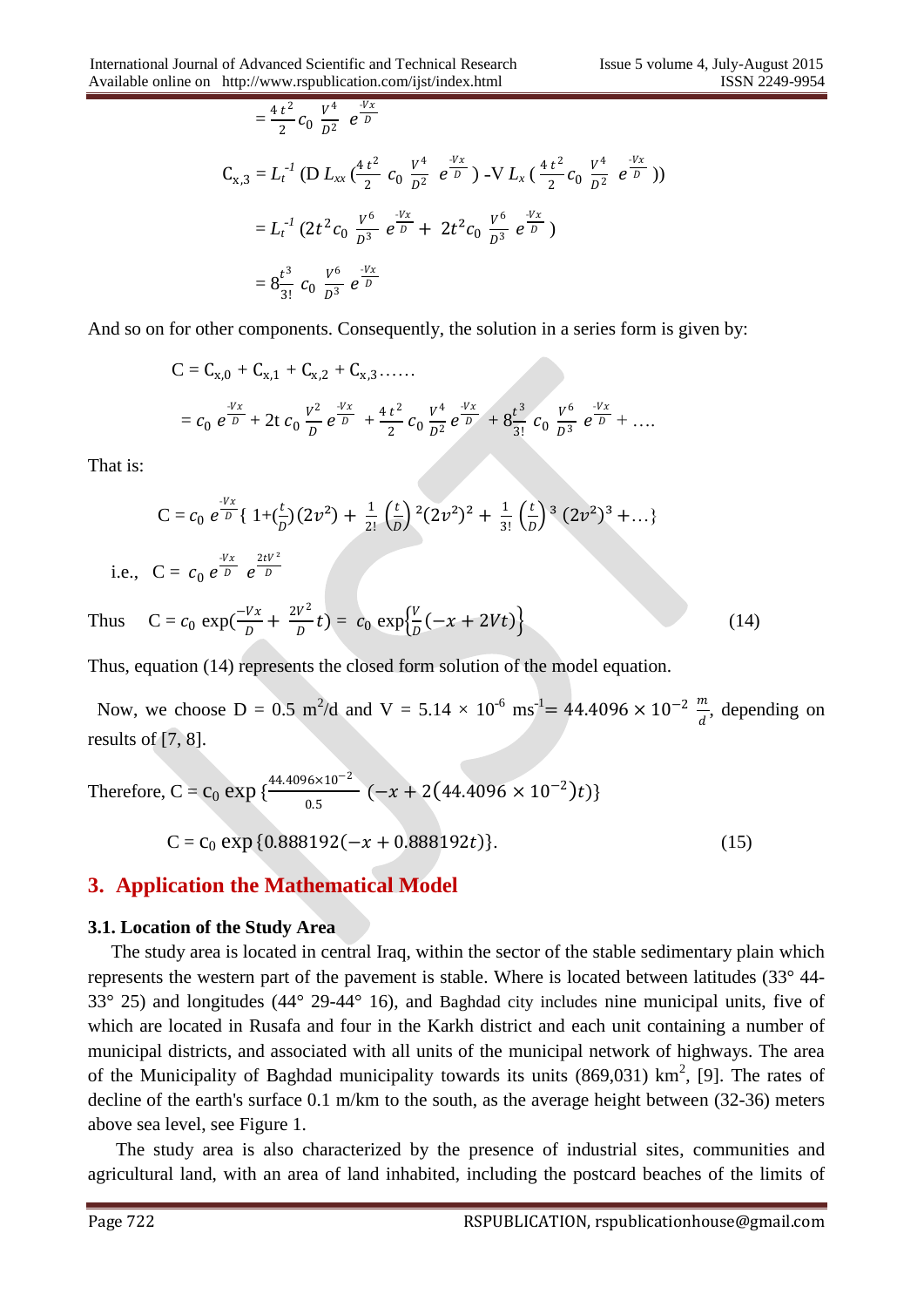industrial facilities (67%), while the land area is uninhabited, including agricultural land (33%), [10].



**Figure 1: Map of Baghdad city showing rate of earth slop**

#### **3.2. Methods and Materials**

 The data and information on soil contaminants is selected from 12 stations located on different parts of the city of Baghdad for the purpose of collecting samples of soil have been distributed on a regular basis so as to cover most areas of the city, with a focus on the type of each area as commercial, industrial or residential, as shown in Figure 2.



**Figure 2: Map of Baghdad city showing study stations**

Now, in the equation (15) if, substituting the initial concentrations  $(C_0)$  of heavy metals, then we get the concentrations of this heavy metals for time  $t(d)$  and depth  $x(m)$ . The practical results illustrated in Figure (3), where  $t = 0, \ldots, 5000$  day and  $x = 0, 10, 20$  cm, then the figure represent the concentrations of heavy metals in soil of Baghdad city for years from 2004 to 2016.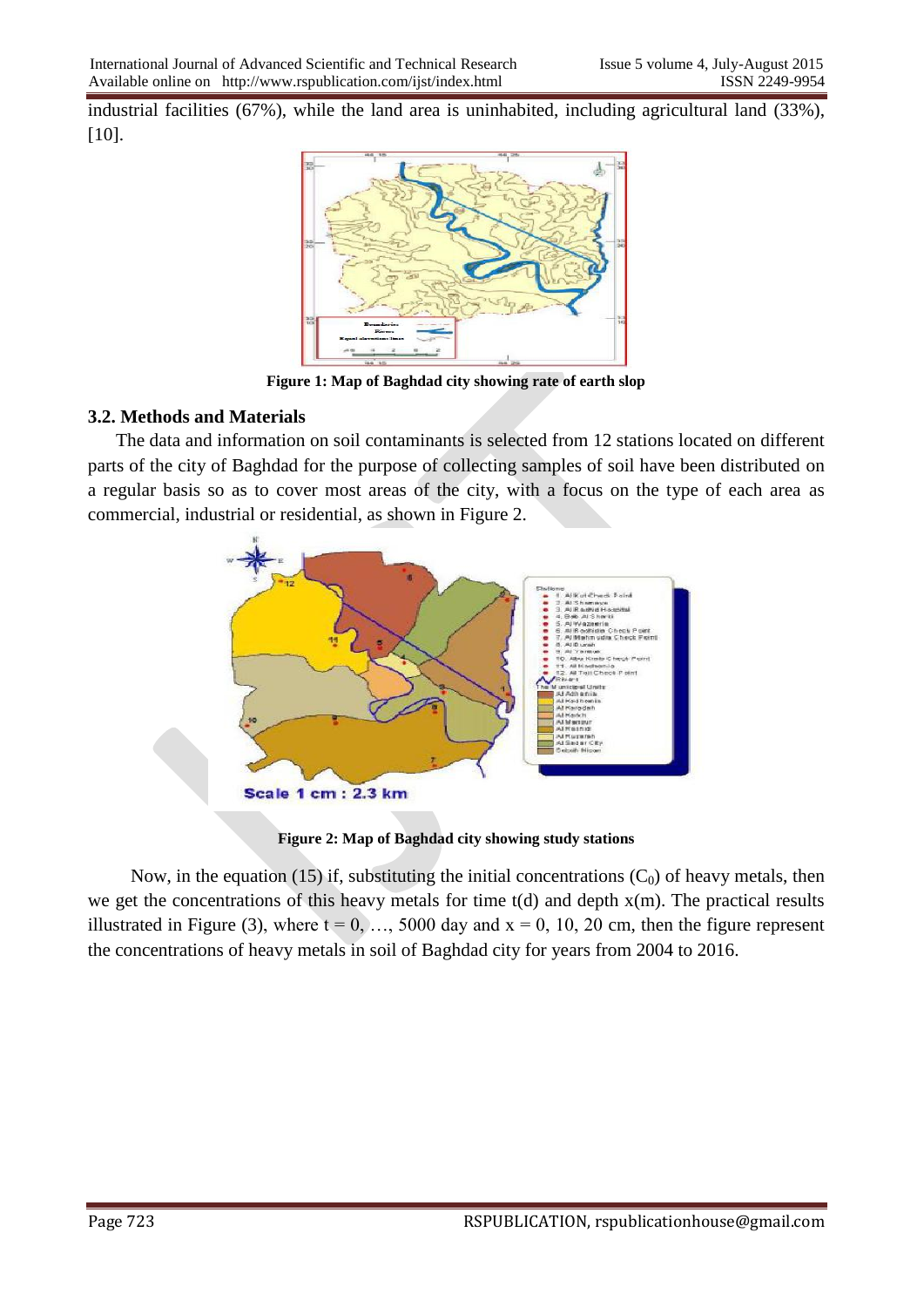

**Figure3: Concentrations of heavy metals for time t(d) and depth x(m) in Baghdad city.**

#### **3.3. Results and Discussion**

 Figure 2, illustrate the results of the concentrations of take elements in soils and areas of Baghdad, which calculated from equation (15), and Figure 4, illustrates the comparison for concentration of heavy metals in Baghdad soil with previous studies, we see that:

• Lead (Pb): We can deduce that the soil of some areas of Baghdad under the influence of lead contaminated divorced and industrial plants such as the smelter and battery plant in Abu Ghraib and Waziriya and brick factories polluting to the air and soil existing in the Adhammaai region, as well as the impact of vehicles with gasoline, which took increasing dramatically, leading to increased air pollution in lead and thus contamination of soil, as well as the impact of foundries and workshops with public and private sector in the city areas.

- **Zinc (Zn):** The reason for increased concentrations of zinc in the soil of the city of Baghdad to increase the acidic soil because the easy assimilation of zinc, as well as a result of increased soil organic matter, and has indicated several studies have suggested that increased concentrations of zinc in the soil due to the influence of vegetation as well as the impact of human activities and of laboratories and foundries and the use of Nutraceuticals and pesticides in the soil.
- **Copper (Cu):** We see that the soil of some area is contaminated with copper significantly and there is also this element pollution in other areas such as Waziriya and Rashid Hospital. The cause of increased concentrations of copper in the soil of the city dates back to adsorption by clay minerals and its transmission over long distances with the river sediment as well as increasing organic materials, and increased copper in the soil due to industrial activities such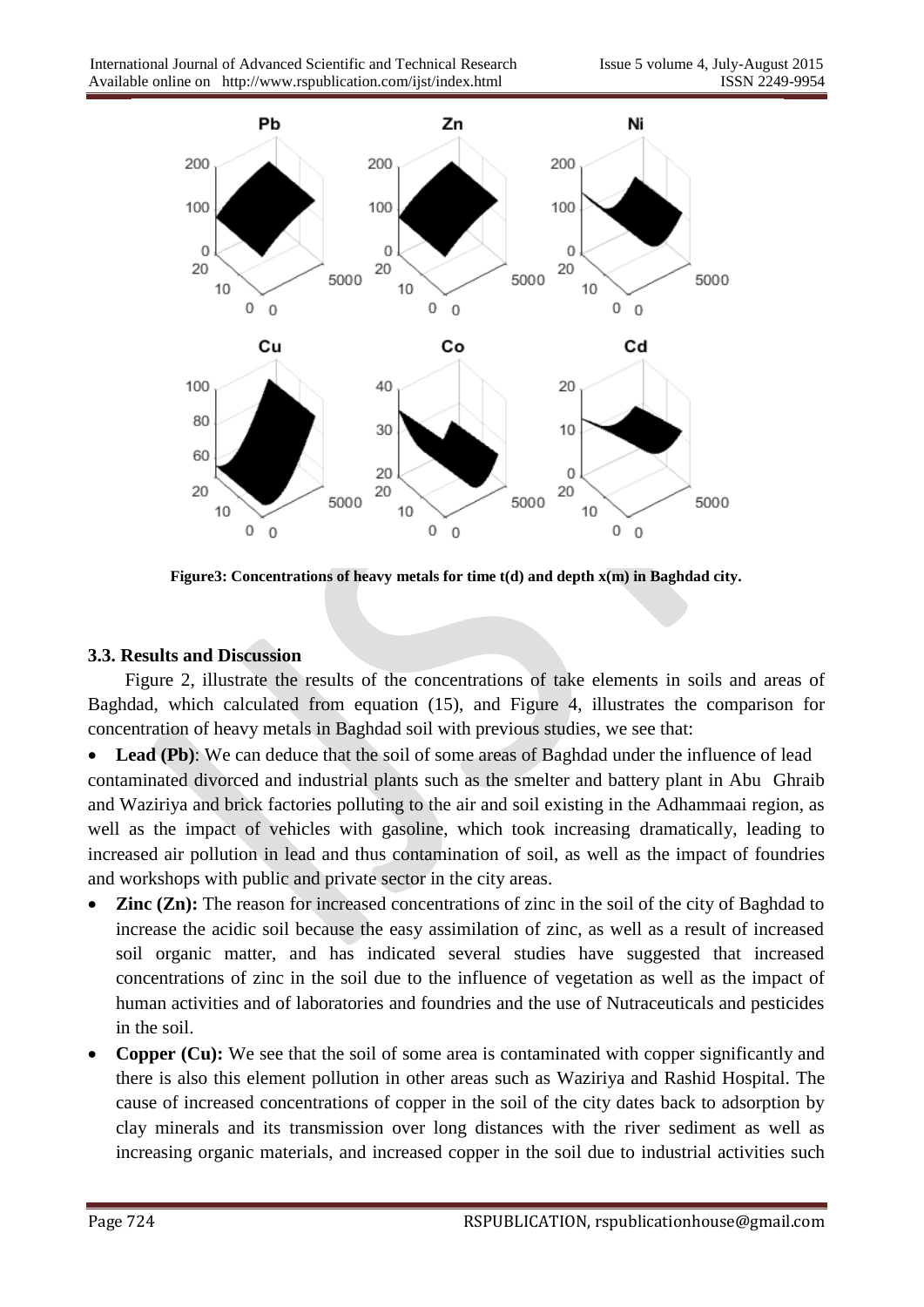as workshops, foundries and smelting operations in addition to the impact of irrigation water and drainage.

 **Nickel (Ni):** We see that the soil of some areas contaminated nickel. The cause of increased concentrations of nickel in the soil due to adsorption processes by clay minerals and to the al Qaeda presence in the rocks and sedimentary rocks, and organic materials play an important role in increasing concentrations of nickel in the soil. Industrial activities also play an equally important role in increasing concentrations of nickel in the soil through the spread of the electrical industry and laboratories as well as batteries, workshops and foundries with the private sector and deployed in the city.

 **Cobalt (Co):** We conclude that some of the city contaminated soils crusts. The increase in the concentrations of cobalt in the soil are the result of several factors, including the origin and composition of soil and weathering processes and the impact of human activities as well as the impact of irrigation water.

**Cadmium (Cd):** We see that the soil contaminated with cadmium city. Increasing concentrations of cadmium in the soil due to the increase of organic matter in the soil and the presence in the rock base and as a result of industrial activities as well as the use of conditioners, pesticides, and the impact of water drainage.



**Figure 4: Comparison for concentration of heavy metals in Baghdad soil with previous studies**

### **4. Conclusions**

The analysis of the result shows that there is a very good level of agreement between the experimental and simulated results obtained. This can also be confirmed by the numerical analysis of the result by using interpolation.

In conclusion, the model can be considered to be a good representation of the estimating the concentrations of heavy metals in the soil.

 The results of the analysis of lead in soil in Baghdad city, show the concentrations of this element has exceeded the permissible limits in some regions is due to the impact of divorced and industrial plants such as brick factories and smelters as well as the impact of divorced vehicles due to combustion. The results showed that concentrations of zinc in the soil did not exceed the permissible limits, indicating the presence of contamination of this element in the soil of Baghdad city. Also, observed by measuring the concentrations of Cu, Co, Ni, Cd it had exceeded the